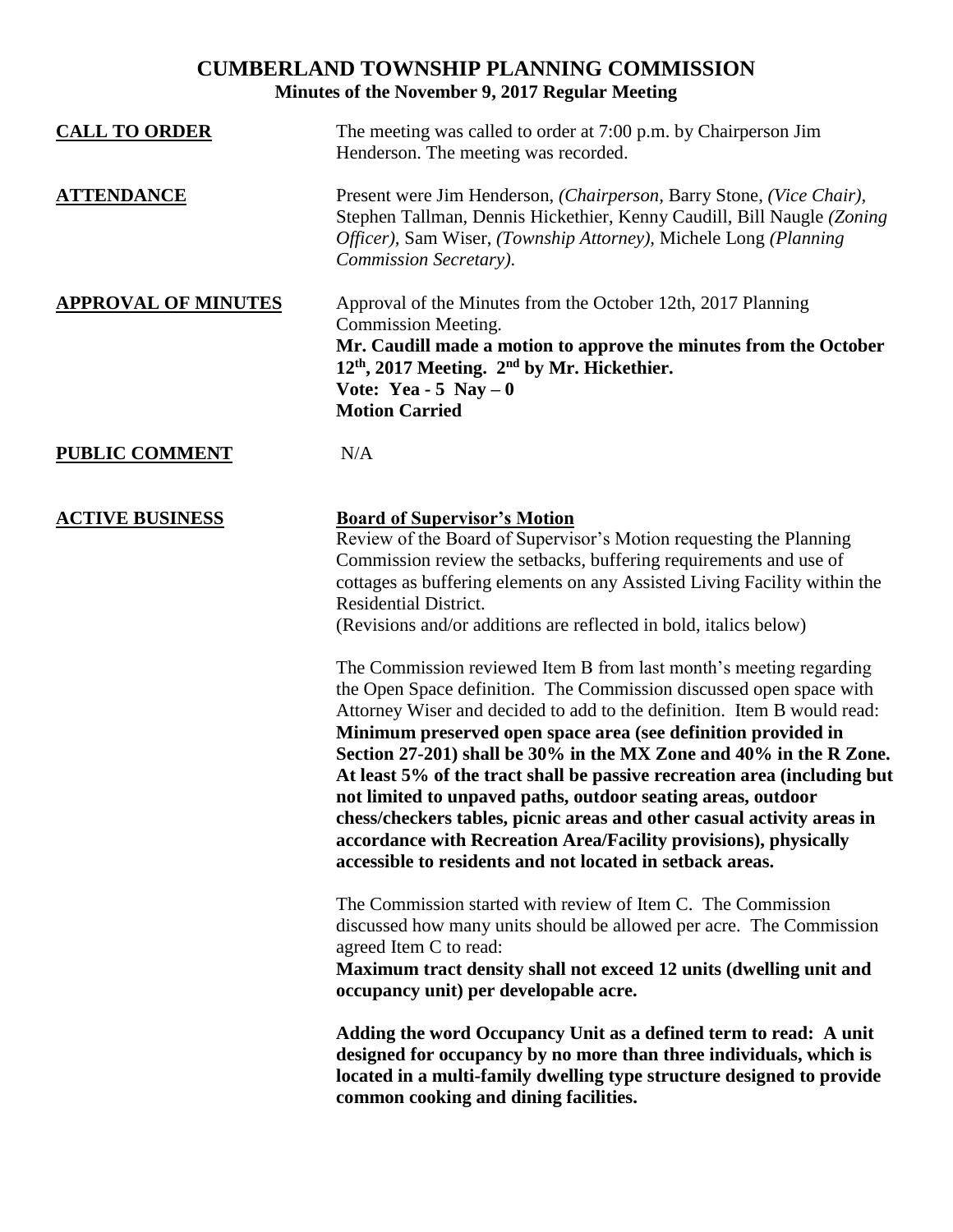Item D was discussed regarding maximum building coverage. The Commission agreed that Item D should read: **Maximum building coverage shall not exceed 40% of the tract** instead of the previous 30%.

Item E was agreed by the Commission to read as is: **Maximum impervious coverage shall not exceed 60% of the tract.**

Item F was also agreed by the Commission to read as is: **Central water and sewer service shall be required.**

The Commission had open discussion regarding building height. The Commission agreed that Item G should read:

**Maximum building height shall not exceed 35 feet unless set back is at least 200 feet from property line in which case maximum building height shall be 45 feet.**

Parking was discussed in regards to Item H. The Commission agreed Item H to read as is:

**Off street parking shall be provided at a minimum rate of one space per five beds plus one space per employee on the largest working shift.**

Setbacks were reviewed. The Commission agreed Item I to read: **No parking facilities, loading areas, service vehicle entrances shall be located within a perimeter tract buffer area extending 40 feet inward from all perimeter property lines. Any multi-family dwelling shall be set back not less than 40 feet from that tract perimeter**.

Item J was reviewed and agreed to read as is:

**Loading and unloading areas for service vehicles shall be located on the side or rear of the building or buildings so as to be out of view from the public street and to the maximum extent feasible.**

The Commission reviewed Item K and agreed it to read: **No building footprint shall have a linear face longer than 200 feet without an architectural break, (deleting "of at least 8 feet").**

The current Item L was deleted and revised to read: **All truck deliveries must be between the hours of 8a.m. to 7p.m.**

Item M was recommended at last month's meeting. It was agreed upon to read:

**Buffering:** 

**A. If cottages are included in the plan, that wherever appropriate, a main facility be surrounded by the cottages that help with buffering the main facility from the residences in the area.**

**B. Where a service entrance is needed in a residential area a 3ft., berm with 2-3 rows of mixed evergreen and deciduous trees separate that entrance from residences outside the assisted living facility, in addition, for noise abatement a solid fence of 3 foot height may be recommended on top of the berm. A six foot solid fence without the**